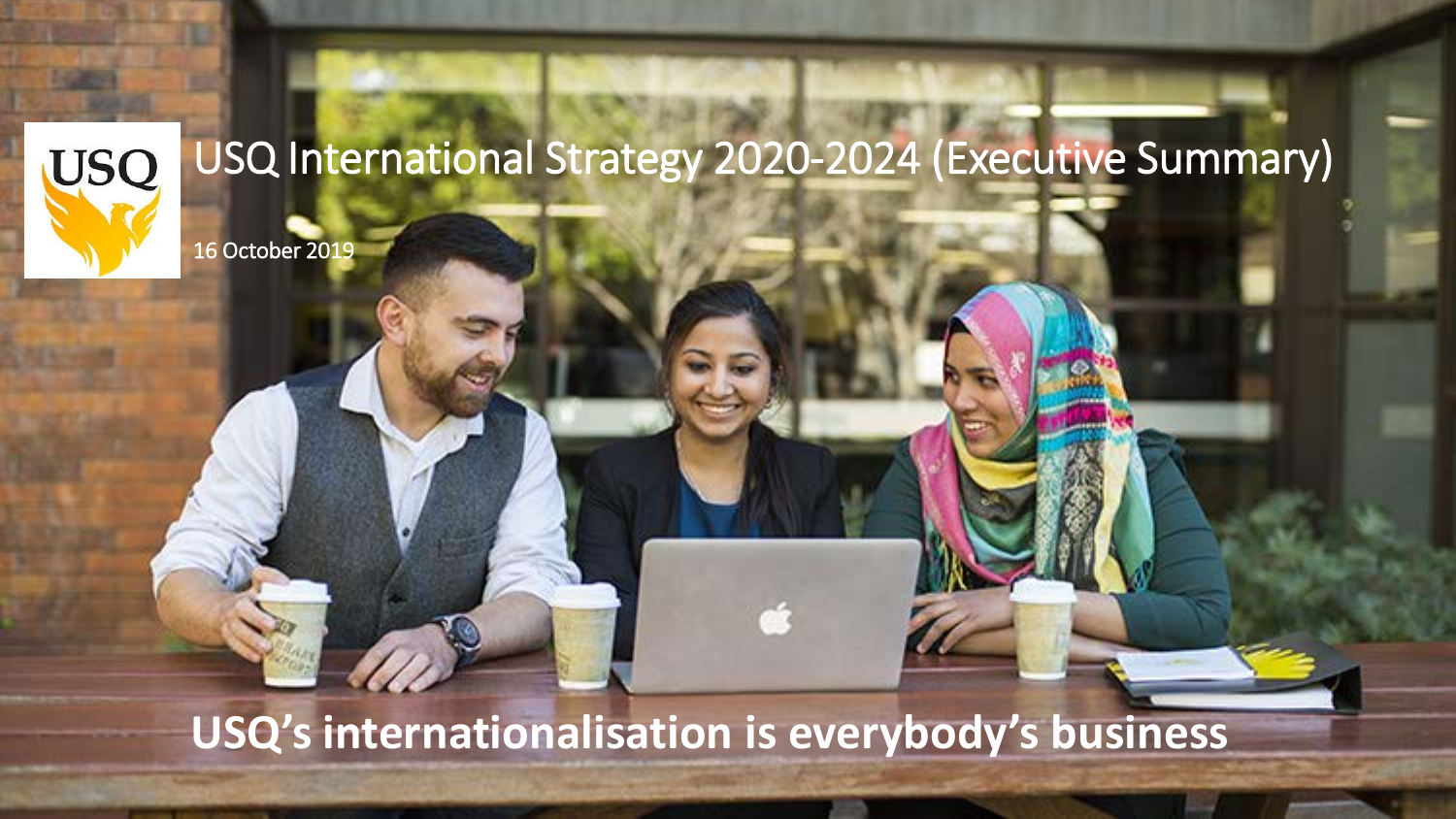#### Vice-Chancellor's Foreword

This *USQ International Strategy 2020-2024* has been developed in consultation with all members of the VC's Executive and the vast majority of staff within the USQI team over the last few months.

It seeks to help align all our expectations and ambitions for internationalisation and to chart a path to measured growth in international students, far greater student and staff mobility, and the continued development of our already significant international research collaborations and partnerships.

The strategy identifies a whole-of-university approach across ten key priorities, and creates a platform for shared accountability and collegiate collaboration, underpinned by a set of simple guiding principles. At its core, the strategy seeks to build our international reputation, brand and profile through aligned and connected strategic partnerships.

Building on our strengths and identifying those areas in need of further improvement, it challenges us all to look to the future and to seize the opportunities available. Importantly, it reaffirms that our students are central to our mission, and that international students bring valuable diversity and vibrant character to our campuses, whilst enriching our local communities.

Above all else, the strategy reinforces the fundamental notion that USQ's internationalisation is everybody's business. Thankyou to all those involved in providing input and feedback as part of the development of this important strategic framework.

#### **Professor Geraldine Mackenzie**

**Vice-Chancellor** 2

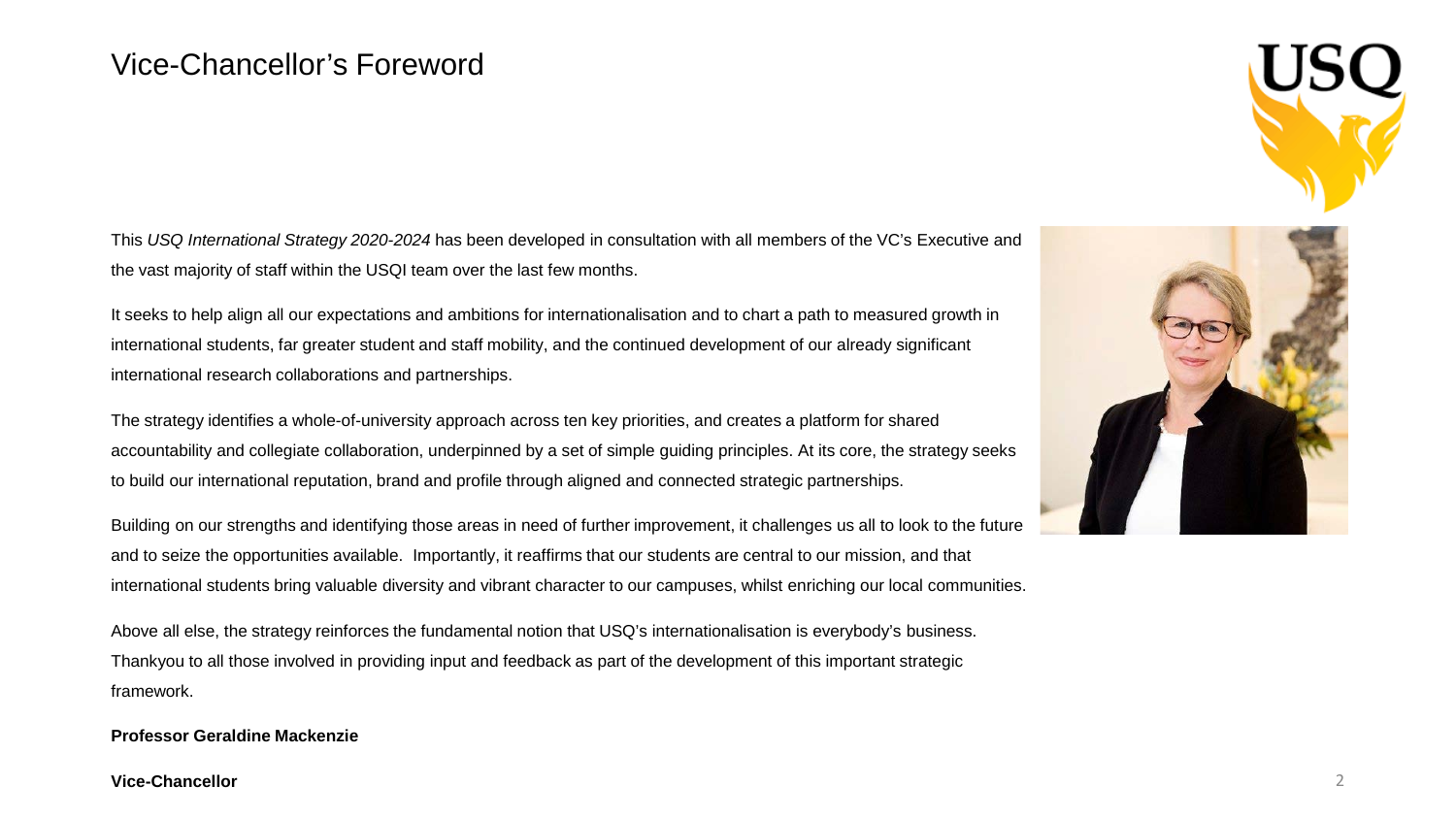#### Overarching strategic framework and executive overview



This *USQ International Strategy 2020-2024* has been developed over the past few months in consultation with all members of the VC's Executive and the vast majority of staff within the USQI team. It has also drawn upon the input from a cross-section of international students.

The strategy is underpinned by a set of simple **guiding principles** (refer page 4) that seek to reinforce how we need to work collectively to ensure USQ's future international success.

The overarching strategic framework relies on a whole-of-university approach across **ten key priorities** (refer page 5).

The strategy identifies a **staged and phased approach** to implementation (refer page 6) to ensure future ambitions are developed upon solid foundations, and with strong supporting business cases, whilst appreciating the need for rapid responses to what can be dynamic geopolitical environments.

The framework is designed to help align all our **expectations and ambitions** for internationalisation (refer page 7) and to chart a path to measured growth in international students, far greater student and staff mobility, and the continued development of our already significant international research collaborations and partnerships.

Central to our success is the notion of **shared accountability and collegiate collaboration** (refer page 8), with clarity of responsibilities, outcomes and timeframes detailed for each priority (refer pages 9-18).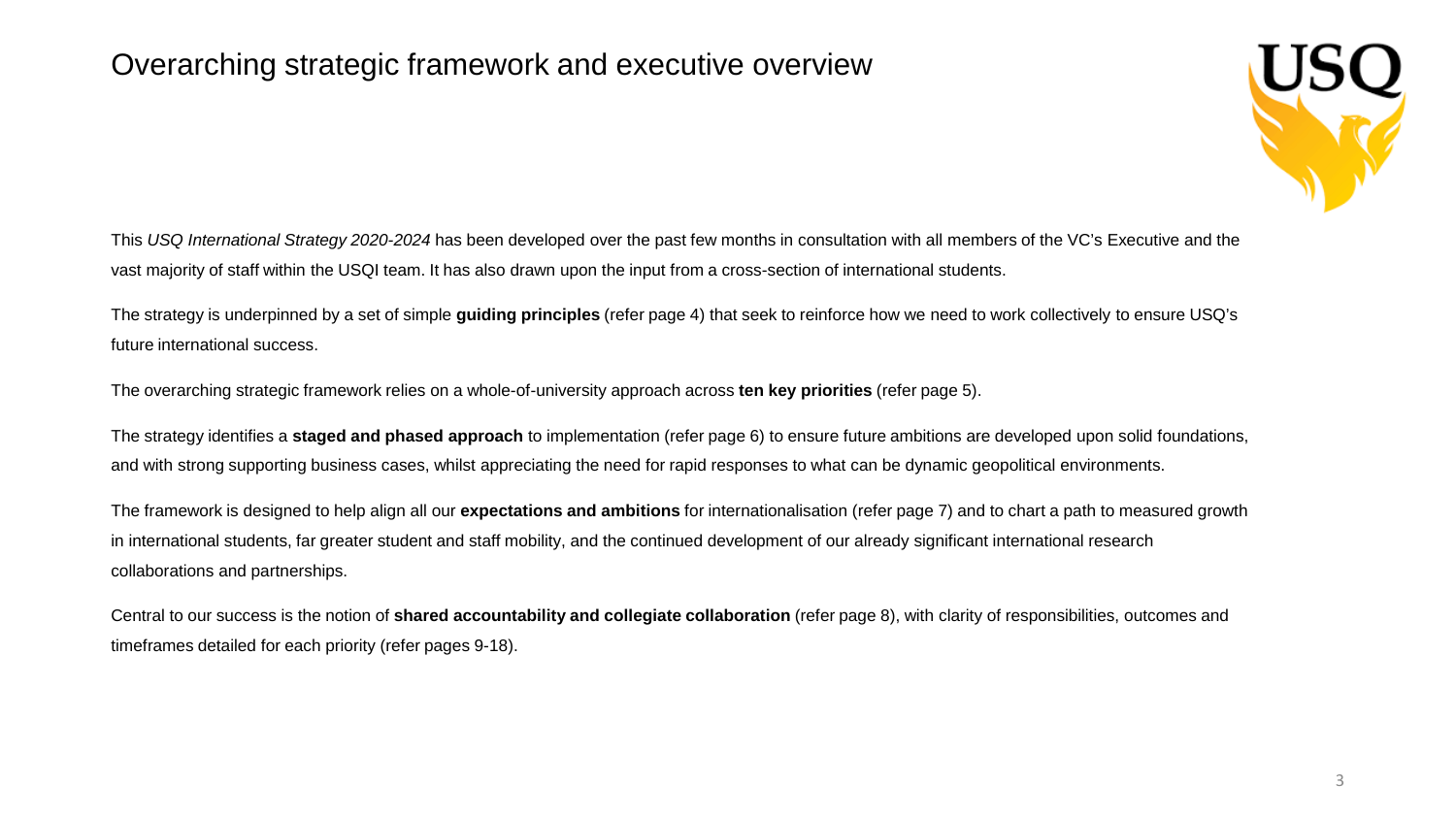

|              | <b>Guiding Principles:</b>                                      | In practice this means:                                                                                                                                                                     |
|--------------|-----------------------------------------------------------------|---------------------------------------------------------------------------------------------------------------------------------------------------------------------------------------------|
| a)           | USQ's internationalisation is everybody's business              | This is not just about USQI and international student recruitment and mobility, it's about<br>building our reputation globally - all members of the VC's Executive have a key role to play  |
| $\mathsf{b}$ | Collegiate collaboration and academic ownership is critical     | We must ensure that the broader USQ academic community is deeply engaged, with a view to<br>creating an expanding cohort of academic champions of jointly framed international action plans |
| $\mathsf{c}$ | Seize the opportunity to look forward and not dwell on the past | We must confidently envision a new future and diligently work towards its achievement                                                                                                       |
| $\mathsf{d}$ | Quality is superior to quantity on every measure                | Quality of process, partners, programs, student experience and outcomes, far outweigh growth<br>for growth's sake                                                                           |
| e)           | <b>Play to our strengths</b>                                    | We punch above our weight in a number of fields; a fact we must exploit internationally. We also<br>look to fully exploit our distance learning pedigree and capabilities, internationally. |
| f            | Base decisions on sound business cases and risk assessments     | We make decisions using the best available data and weigh decisions against a practical and<br>transparent risk/return framework                                                            |
| g)           | Partner with purpose, intent and action                         | We partner with a USQ-agreed agenda, purpose and intent, and bring those responsible for<br>implementation into the conversation at the earliest possible opportunity                       |
| h)           | <b>Students are central to our mission</b>                      | We must place ourselves in the shoes of our domestic and international students and ensure that<br>we have their interests in mind                                                          |
| h)           | <b>Support and develop our people</b>                           | We must support, develop and equip our people to embrace the internationalisation of USQ                                                                                                    |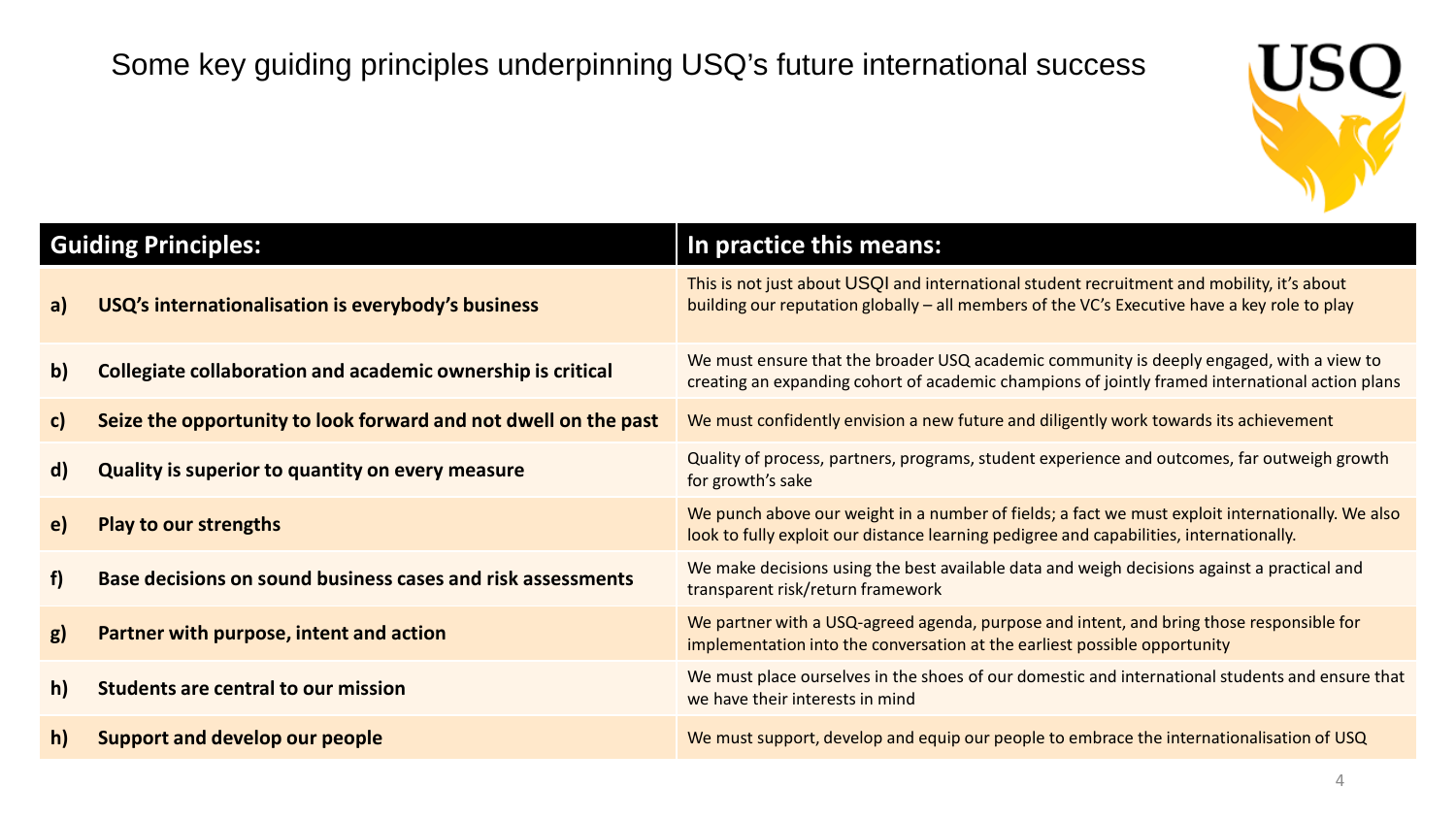

………….reinforcing that USQ's internationalisation is *everybody's* business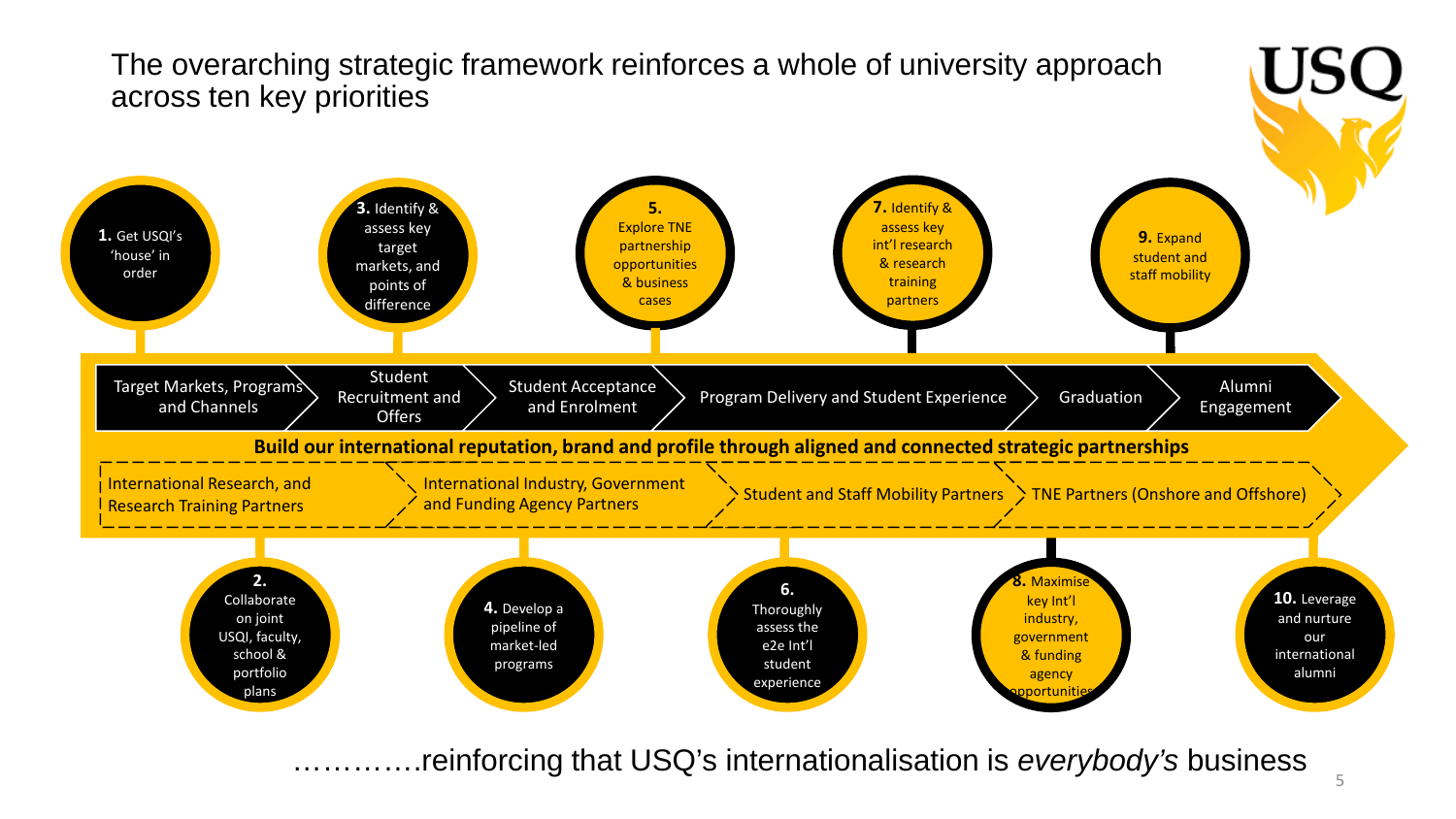#### Priorities for the next 12-36 months



6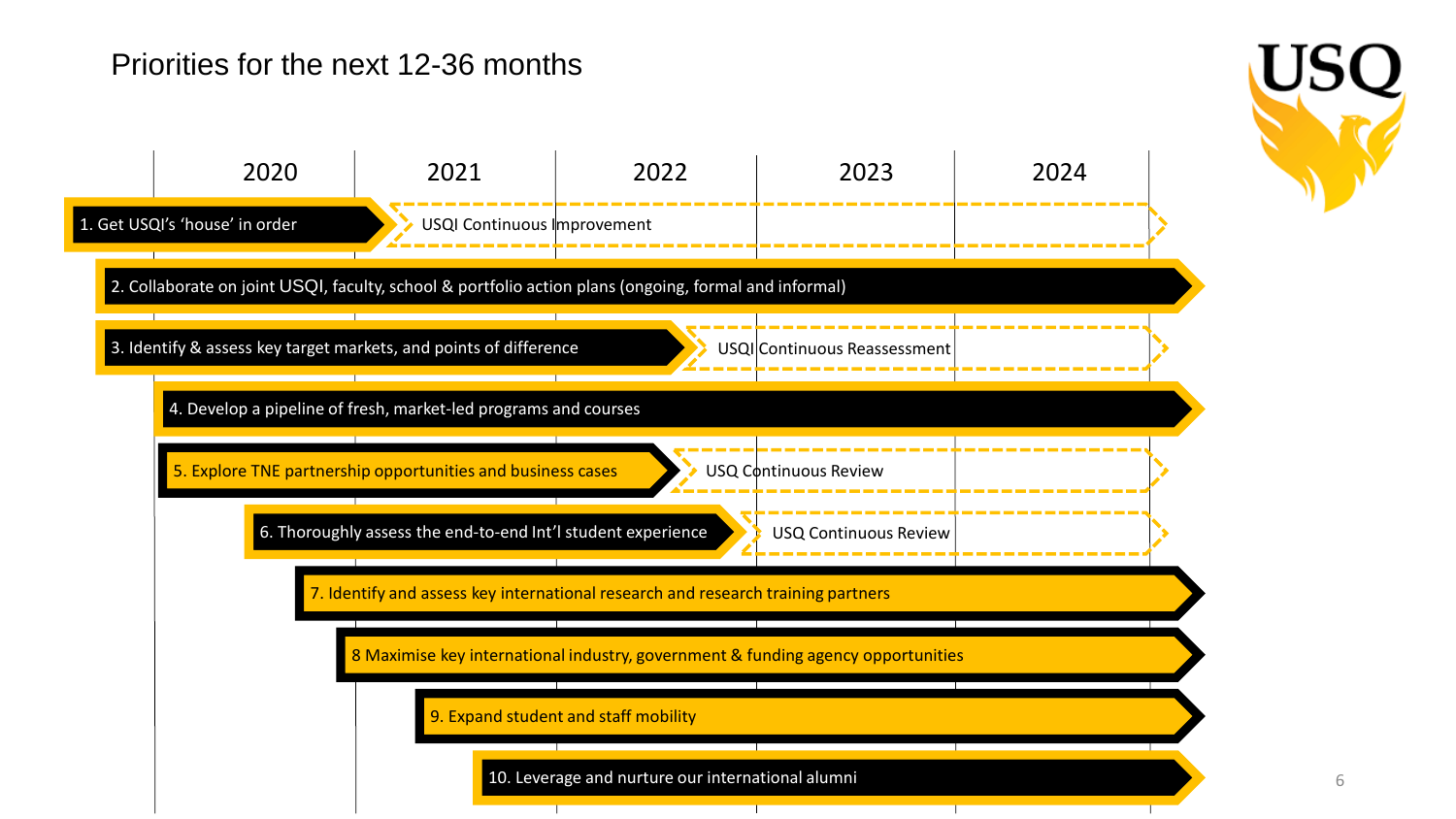Success in five years – some possible key performance indicators (and nominal targets (*for testing and validation*))

|              | <b>Current Baseline (2018)</b>      | <b>Key Performance Indicator</b>                                      | 2024      |                                           |  |
|--------------|-------------------------------------|-----------------------------------------------------------------------|-----------|-------------------------------------------|--|
| 739          | (38% of enrolled EFTSL)             | <b>Commencing International EFTSL</b>                                 | 1309      | (at average growth of 10% p.a.)           |  |
| 1194         | (62% of enrolled EFTSL              | <b>Continuing International EFTSL</b>                                 | 2136      | (62% of enrolled EFTSL)                   |  |
| 1934         |                                     | <b>Enrolled International EFTSL</b>                                   | 3445      | (where comm'g is 38% of enrolled)         |  |
| 2846         | (507 offshore, 2339 onshore)        | <b>Enrolled International Headcount</b>                               | 5066      | (where EFTSL is 68% of headcount)         |  |
| 65%          | (India, Nepal, Pakistan, Sri Lanka) | <b>South Asia %</b>                                                   | 50%       | (with offset targets for other mkts.)     |  |
| 35%          |                                     | % Enrolled PG EFTSL                                                   | 40%       |                                           |  |
| 50%          |                                     | % Enrolled UG EFTSL                                                   | 45%       | (reflects shift toward PG mix)            |  |
| 15%          |                                     | % Enrolled Non-award/Other EFTSL                                      | 20%       |                                           |  |
| 60%/38%      | (+2% External)                      | On Campus % / Online %                                                | 60%/40%   | (assumes growth in both modes)            |  |
| \$23,375     |                                     | \$/EFTSL                                                              | \$25,000  | (at current \$, but no offshore dilution) |  |
| \$45.2M      |                                     | <b>International Fee Income</b>                                       | \$86M     | (3445 EFTSL @ \$25K ave.)                 |  |
| 25 or 0.56%  | (vs 17.1% Aust. Ave. in 2017)       | <b>Outbound Student Mobility (and %)</b>                              | 200 or 5% |                                           |  |
|              |                                     | <b>Staff Mobility %</b>                                               | 5%        |                                           |  |
| $\mathbf{0}$ |                                     | Number of dual degree and cotutelle candidates                        | <b>15</b> |                                           |  |
| $\mathbf{1}$ |                                     | <b>Active International Funding Agency Partnerships</b>               | 5         |                                           |  |
|              |                                     | Top 300 Collaborative University Research Partnerships                |           |                                           |  |
| 91%, 85%     | (vs Aust. ave 90%, and 79%)         | <b>International Student Satisfaction &amp; Propensity to Recom'd</b> | 93%, 90%  |                                           |  |
| 75.45%       | (2017)                              | <b>International Student Retention</b>                                | 80%       |                                           |  |

Key assumptions: Assuming average growth of 10% p.a. in commencing international students from a 739 EFTSL base in 2018, 2024 commencing EFTSL is 1309 (over six years); The 2018 continuing EFTSL was 62% of enrolled EFTSL, (\$45.2M) which would have included some dilution for offshore teach-outs, therefore 3445 EFTSL in 2024 @\$25K results in \$86M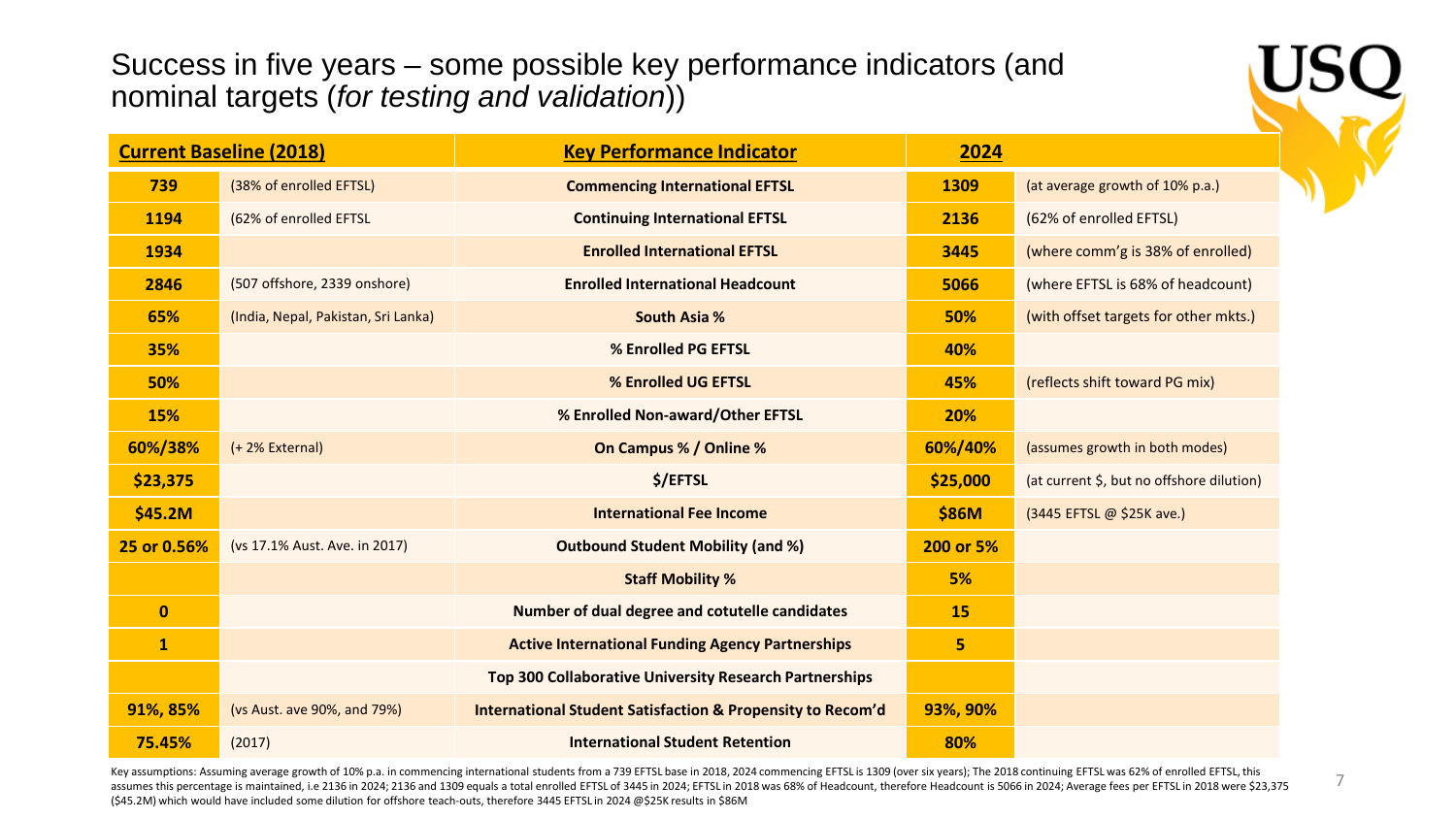#### Suggested USQ internationalisation accountability matrix – reinforcing it's everybody's business



| <b>Priorities:</b><br>VC 's Exec. | 1. Get USQI's<br>'house' in<br>order | 2. Collaborate<br>on joint USQI,<br>faculty, school<br>& portfolio<br>plans | 3. Identify &<br>assess key<br>target<br>markets, &<br>points of<br>difference | 4. Develop a<br>pipeline of<br>market-led<br>programs | <b>5. Explore TNE</b><br>partnership<br>opportunities<br>& business<br>cases | 6. Thoroughly<br>assess the e2e<br>int'l student<br>experience | 7. Identify &<br>assess key int'l<br>research &<br>research<br>training<br>partners | 8. Maximise<br>key int'l<br>industry, gov't,<br>and funding<br>agency<br>opportunities | 9. Expand<br>student and<br>staff mobility | 10. Leverage<br>and nurture<br>our<br>international<br>alumni |
|-----------------------------------|--------------------------------------|-----------------------------------------------------------------------------|--------------------------------------------------------------------------------|-------------------------------------------------------|------------------------------------------------------------------------------|----------------------------------------------------------------|-------------------------------------------------------------------------------------|----------------------------------------------------------------------------------------|--------------------------------------------|---------------------------------------------------------------|
| <b>VC</b>                         | <b>Medium</b>                        | <b>Medium</b>                                                               | <b>Medium</b>                                                                  | <b>Medium</b>                                         | <b>High</b>                                                                  | <b>Medium</b>                                                  | High                                                                                | High                                                                                   | <b>Medium</b>                              | Medium                                                        |
| DVC(A)                            |                                      | High                                                                        | High                                                                           | Lead                                                  | Lead                                                                         | Lead                                                           |                                                                                     |                                                                                        | High                                       | Medium                                                        |
| DVC (R&I)                         |                                      | High                                                                        | High                                                                           | <b>Medium</b>                                         |                                                                              | High                                                           | Lead                                                                                | High                                                                                   | High                                       | Medium                                                        |
| DVC (ES)                          | High                                 | High                                                                        | High                                                                           |                                                       | High                                                                         | High                                                           | High                                                                                | High                                                                                   |                                            |                                                               |
| PVC (Ed)                          |                                      | High                                                                        | High                                                                           | High                                                  | <b>Medium</b>                                                                | High                                                           |                                                                                     |                                                                                        |                                            |                                                               |
| PVC (Eng)                         |                                      | Medium                                                                      | Medium                                                                         |                                                       | Medium                                                                       | High                                                           |                                                                                     | High                                                                                   | High                                       | Lead                                                          |
| PVC (SS)                          |                                      | <b>Medium</b>                                                               | <b>Medium</b>                                                                  |                                                       | <b>Medium</b>                                                                | High                                                           |                                                                                     |                                                                                        | <b>Medium</b>                              |                                                               |
| <b>PVC (I)</b>                    | Lead                                 | Lead                                                                        | Lead                                                                           | <b>High</b>                                           | High                                                                         | Medium                                                         | High                                                                                | Lead                                                                                   | Lead                                       | <b>High</b>                                                   |
| <b>ED BELA</b>                    | <b>Medium</b>                        | High                                                                        | High                                                                           | <b>High</b>                                           | <b>High</b>                                                                  | High                                                           | High                                                                                | <b>Medium</b>                                                                          | <b>High</b>                                | <b>Medium</b>                                                 |
| <b>ED HES</b>                     | <b>Medium</b>                        | High                                                                        | High                                                                           | High                                                  | High                                                                         | High                                                           | High                                                                                | Medium                                                                                 | High                                       | Medium                                                        |
| <b>CFO</b>                        | <b>Medium</b>                        | <b>Medium</b>                                                               | <b>Medium</b>                                                                  |                                                       | <b>High</b>                                                                  | <b>Medium</b>                                                  |                                                                                     | <b>Medium</b>                                                                          | <b>Medium</b>                              | <b>Medium</b>                                                 |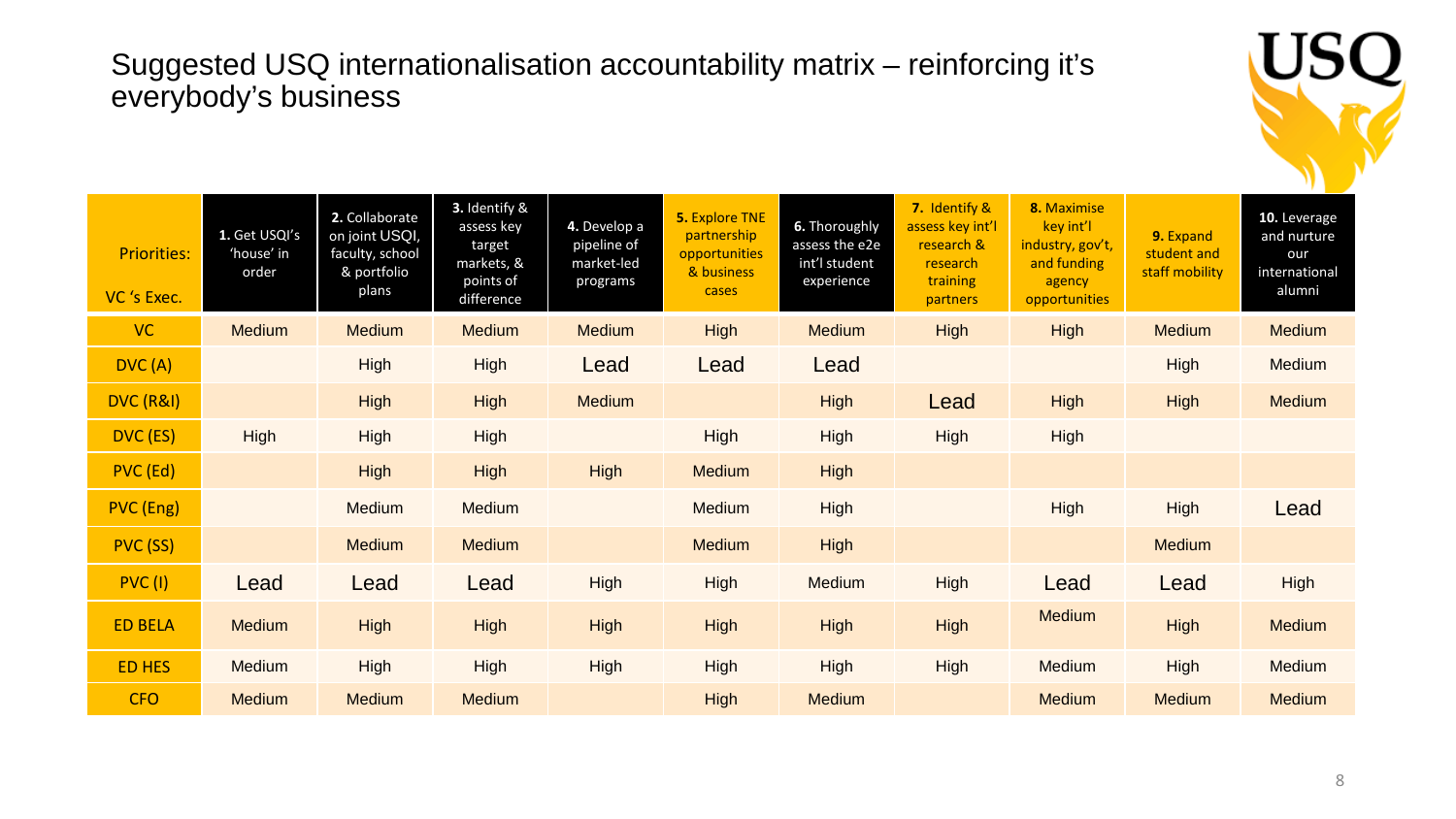

#### Priority 1: Get USQI's 'house' in order



| What?                                                                                                                                                                                                                                 | By When?   | <b>USQ Lead?</b> | <b>Key USQ</b><br><b>Contributors?</b> |
|---------------------------------------------------------------------------------------------------------------------------------------------------------------------------------------------------------------------------------------|------------|------------------|----------------------------------------|
| 1.1 Review the USQI organisational structure to ensure maximum effectiveness and alignment with the international strategy                                                                                                            | 12/19      | PVC(1)           | DVC (ES)                               |
| 1.2 Ensure individual roles and responsibilities are clear and well understood, with clear cascading KPI's and targets                                                                                                                | 3/20       | PVC(1)           | DVC (ES)                               |
| 1.3 Ensure operating budgets support 2020 and 2021 resource needs and strategy execution (see also 3.2)                                                                                                                               | 8/19, 8/20 | PVC(1)           | <b>CFO</b>                             |
| 1.4 Develop a consistent operating rhythm and associated staff communication process (in response to 2018 Voice survey outcomes)                                                                                                      | 12/19      | PVC(1)           | AD (Ops)                               |
| 1.5 Ensure that key points of interface with Faculties and Schools are established, agreed and clearly understood by all parties                                                                                                      | 12/19      | PVC(1)           | EDs & HoS                              |
| 1.6 Develop Operating Plans for 2020 in line with the broader strategy                                                                                                                                                                | 12/19      | PVC(1)           | <b>USQI Mgt Team</b>                   |
| 1.7 Establish Process Improvement Teams where appropriate, and determine priority initiatives for implementation throughout 2020<br>- conducting root and branch reviews of relevant policies, procedures and schedules, as required. | 12/19      | PVC(1)           | <b>USQI Mgt Team</b>                   |
| 1.8 Review Agent performance and establish formal processes and systems to monitor and track ongoing performance & engagement                                                                                                         | 12/20      | PVC(1)           | <b>USQI Mgt Team</b>                   |

1.9

**Why?** To create a solid platform and foundation upon which the broader internationalisation of USQ can be built. Largely around people and operating culture.

**Success?** Structures, and roles and responsibilities are clear and fully integrated into the broader university's operations. USQI is working in close collegial partnership with faculties and schools. Target markets are clear and Agents are fully engaged. Continuous process improvement has reduced average processing times and increased conversion rates. USQ's immigration rating remains at 1.0. USQI staff are fully engaged and happy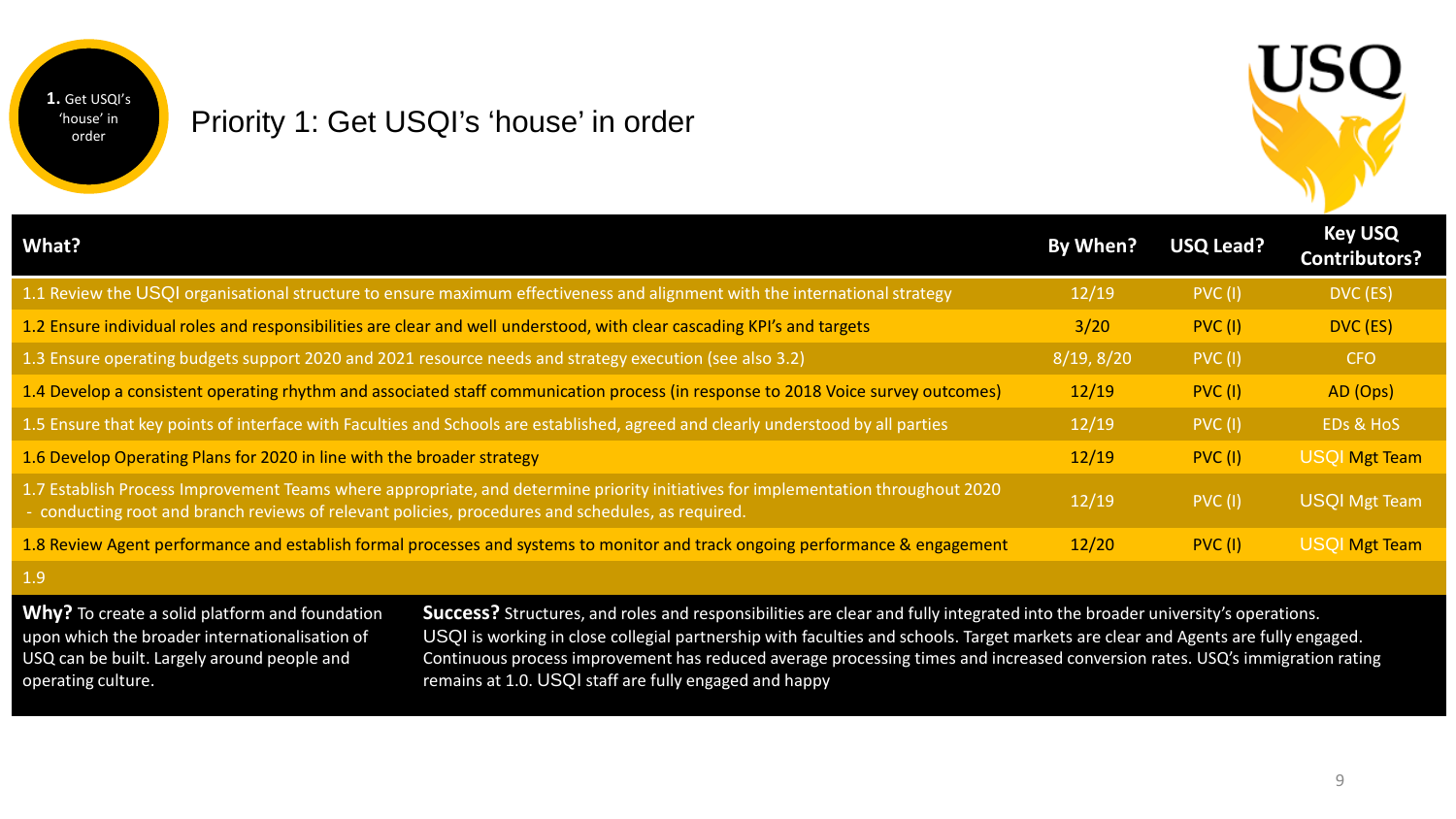**2.**  Collaborate on joint USQI, faculty, school & portfolio plans

#### Priority 2. Collaborate on joint USQI, faculty, school & portfolio plans



| What?                                                                                                                                           | By When? | <b>USQ Lead?</b> | <b>Key USQ</b><br><b>Contributors?</b> |
|-------------------------------------------------------------------------------------------------------------------------------------------------|----------|------------------|----------------------------------------|
| 2.1 Work with relevant members of the VC's Executive to establish an agreed engagement framework for their respective areas                     | 12/19    | PVC(1)           | <b>VC's Exec</b>                       |
| 2.2 Establish a formal and regular dialogue with all Schools around internationalisation priorities and initiatives (see also 4.3)              | 12/19    | PVC(I)           | EDs, HoS                               |
| 2.3 Establish a formal and regular dialogue with the Open Access College around internationalisation priorities and initiatives                 | 12/19    | PVC(1)           | PVC (Ed)                               |
| 2.4 Establish agreed key points of contact within each School to help co-ordinate international planning and operational matters                | 12/19    | PVC(1)           | <b>HoS</b>                             |
| 2.5 Consider trialling the 'imbedding' of a USQI resource in both Faculties to help facilitate timely (esp. admissions) information<br>exchange | 12/19    | PVC(1)           | EDs & HoS                              |
| 2.6 Collaborate with the DVC (A) and DVC (R&I) respectively on the priority initiatives for 2020 and 2021                                       | 12/19    | PVC(1)           | <b>USQI Mgt Team</b>                   |
| 2.7 Develop joint operational action plans with respective collaborating entities (including Research Institutes/Centres, as required)          | 12/19    | PVC(1)           | DVC (A), DVC (R&I)                     |
| 2.8 Consider the development of Head of School-level Int'l KPIs (around Int'l EFTSL, Int'l partnerships, and staff/student exchange)            | 12/20    | PVC(1)           | <b>EDs</b>                             |
| 2.9 Collaborate with the USQ Marketing team on priority international initiatives for 2020 (and the broader USQ USP – see 3.3)                  | 12/20    | PVC(1)           | PVC (SS), PVC (Eng)                    |
| $M\&R$                                                                                                                                          |          |                  |                                        |

**Why?** To ensure alignment and integration of USQ internationalisation efforts (and a strong sense of ownership and accountability, and buy-in across the university)

**Success?** Each School has a significant int'l student cohort, and understands the relative markets and is fully engaged with USQI. Each School has 1-2 key international partners, with staff and student exchange occurring and strong research collaborations. Each School has a pipeline of new programs aligned with relevant market needs. The Open Access College has a suite of attractive pathway programs, and academic support services. The VC's Executive have a common and shared understanding of internationalisation priorities and accountabilities.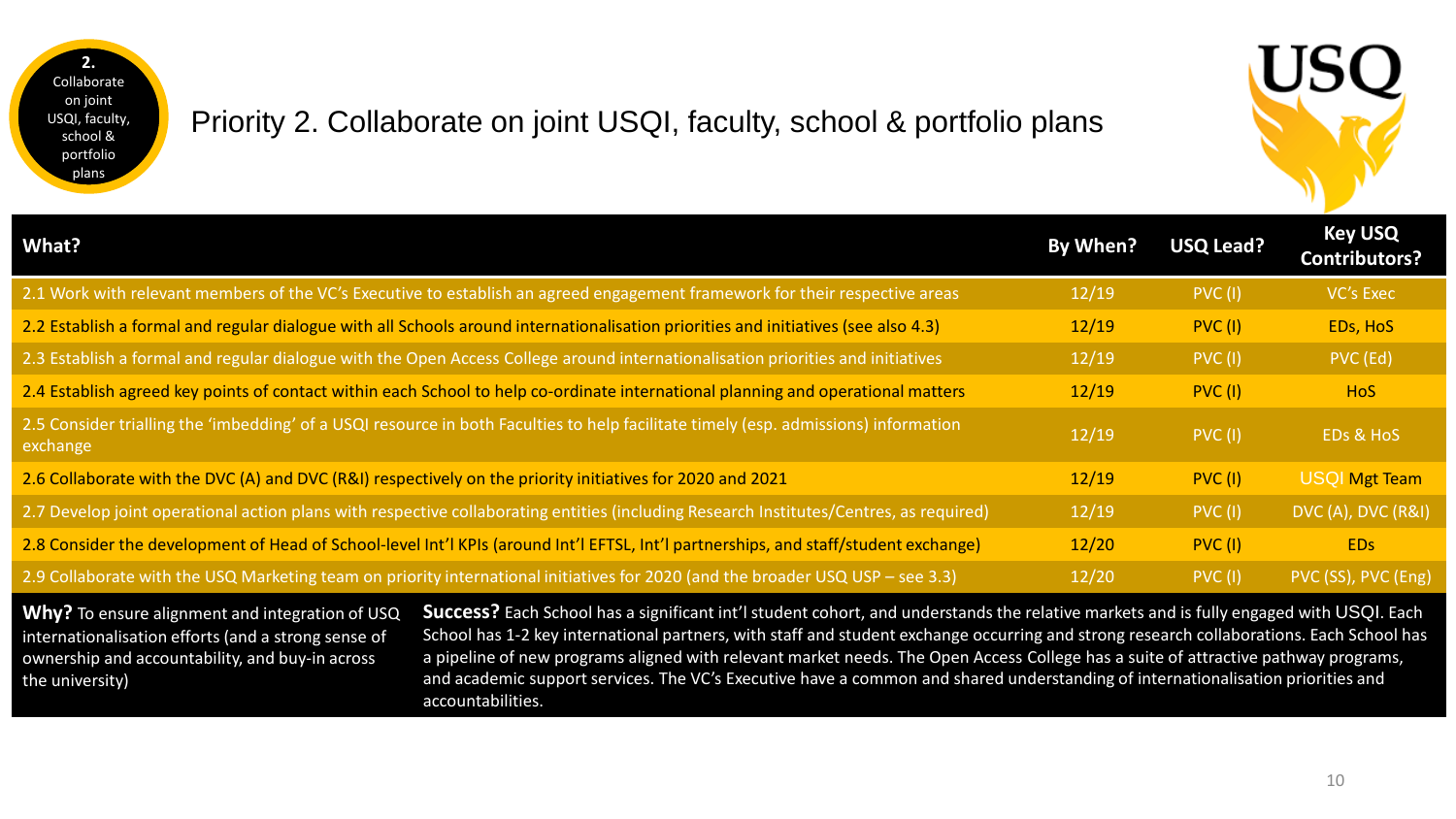**3.** Identify & assess key target markets, and points of difference

#### Priority 3: Identify & assess key target markets, and points of difference



| What?                                                                                                                                                                                                                                         | By When?       | <b>USQ Lead?</b> | <b>Key USQ</b><br><b>Contributors?</b> |
|-----------------------------------------------------------------------------------------------------------------------------------------------------------------------------------------------------------------------------------------------|----------------|------------------|----------------------------------------|
| 3.1 Sustain the growth of our Indian market in the face of increasing competition, as others look to India to reduce their over-reliance<br>on China                                                                                          | Ongoing        | PVC(1)           | DVC (ES)                               |
| 3.2 Assign in-country resources to help sustain and grow India, Nepal, Pakistan, Greater China and SE Asian markets                                                                                                                           | 7/20           | PVC(1)           | <b>CFO</b>                             |
| 3.3 Develop a fresh core Unique Selling Proposition (USP) for USQ that can be customised for key target markets and channels                                                                                                                  | 3/20           | PVC(1)           | DVC(A)                                 |
| 3.4 Analyse and assess South American market opportunities                                                                                                                                                                                    | <b>Ongoing</b> | PVC(1)           | AD (Ops)                               |
| 3.5 Identify and assess key markets for (online) distance learning programs (including new and/or refreshed program opportunities)<br>(see also $4.7$ )                                                                                       | 5/20           | PVC(A)           | EDs & HoS                              |
| 3.6 Leverage and promote the new Regional post-study work visa - increasing visas to 3 years for UGs and 5 years for PhD students                                                                                                             | <b>Ongoing</b> | PVC(1)           | <b>USQI Mgt Team</b>                   |
| 3.7 Leverage and promote the new Destination Australia Scholarships - 4,720 scholarships over four years of up to \$15,000 per year<br>for both domestic and overseas students to study at a regional Higher Education (and VET) Institutions | Ongoing        | <b>PVC (I)</b>   | <b>USQI Mgt Team</b>                   |
| 3.8 Consider greater use of current international student video testimonials on the USQ website and in social media                                                                                                                           | <b>Ongoing</b> | PVC(1)           | <b>USQI Mgt Team</b>                   |
| 3.9                                                                                                                                                                                                                                           |                |                  |                                        |

**Why?** To prioritise and focus effort on the markets with greatest potential, whilst securing relevant intelligence on market demand trends and issues.

**Success?** Income diversification. The USQI int'l student unique selling proposition (USP) is clear for all key markets, and sits comfortably beside the domestic brand and positioning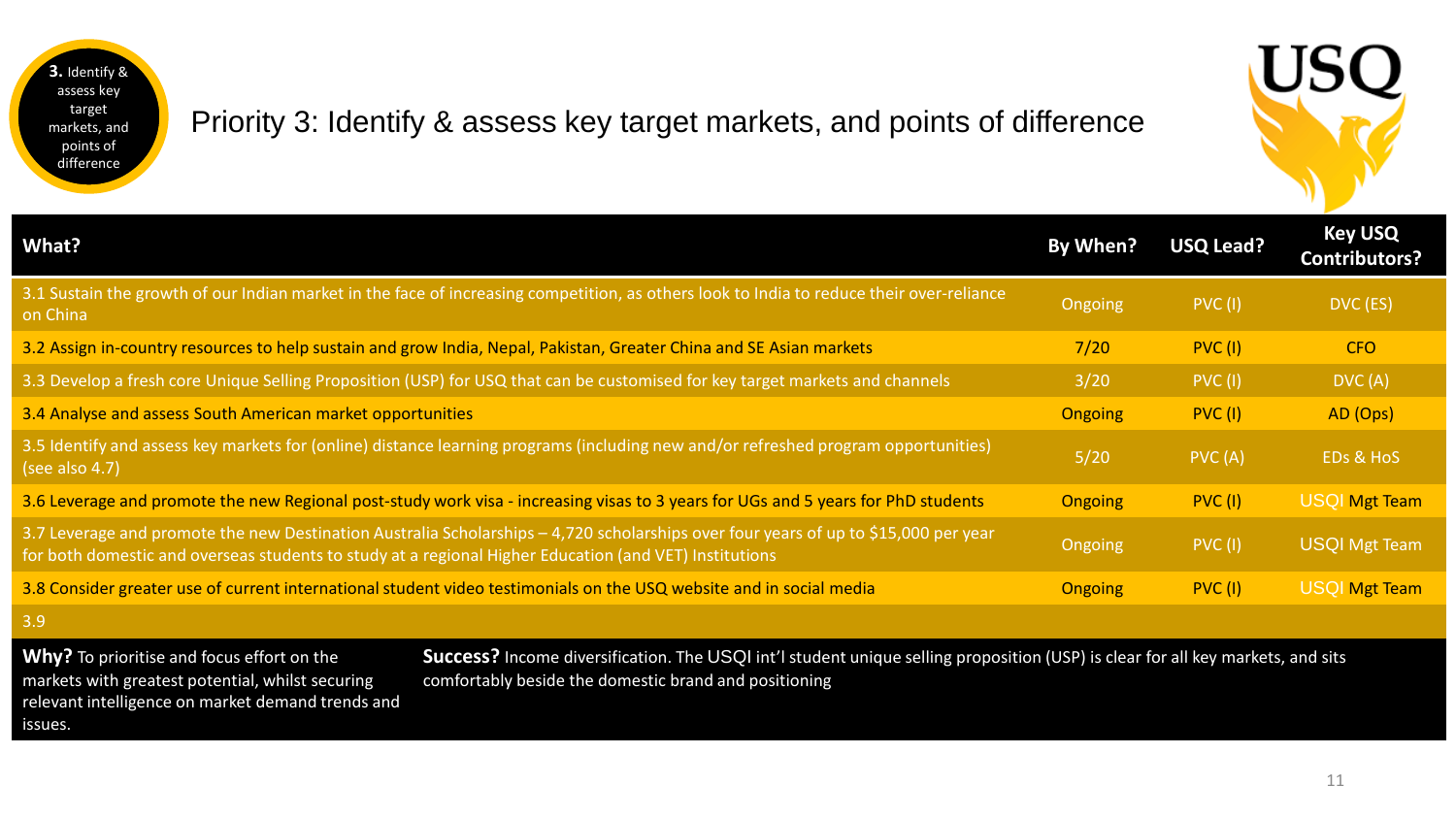**4.** Develop a pipeline of market-led programs

#### Priority 4: Develop a pipeline of market-led programs



| What?                                                                                                                                                                                                                                                             | By When?       | <b>USQ Lead?</b> | <b>Key USQ</b><br><b>Contributors?</b> |
|-------------------------------------------------------------------------------------------------------------------------------------------------------------------------------------------------------------------------------------------------------------------|----------------|------------------|----------------------------------------|
| 4.1 Assess international demand by program in each of our key regions to identify key gaps in USQ offerings                                                                                                                                                       | <b>Ongoing</b> | PVC(1)           | <b>IBMs</b>                            |
| 4.2 Share and discuss program market intelligence (on a regular and ongoing basis) with faculties, schools and OAC (incl. specific<br>characteristics such as 2 yr. versus 1.5 yr. PG program benefits in terms of regional post-study work visa extensions etc.) | <b>Ongoing</b> | PVC(1)           | <b>IBMs, EDs, HoS</b>                  |
| 4.3 Agree the pipeline of priority program needs for 2021, 2022 and 2023 with faculties and schools                                                                                                                                                               | 5/20           | <b>EDs</b>       | PVC (I), CFO                           |
| 4.4 Assign resources to develop new programs in line with the agreed pipeline                                                                                                                                                                                     | <b>Ongoing</b> | <b>EDs</b>       | DVC (A), HoS                           |
| 4.5 Assign resources to refresh and adapt existing programs in line with the agreed pipeline                                                                                                                                                                      | Ongoing        | <b>EDs</b>       | DVC (A), HoS                           |
| 4.6 Review and formally reassess the pipeline on a six monthly basis                                                                                                                                                                                              | <b>Ongoing</b> | <b>EDs</b>       | DVC (A), HoS, PVC<br>$\vert$ (I)       |
| 4.7 Monitor and assess (online) distance learning take-up by international students and identify and agree opportunities to grow                                                                                                                                  | 7/20           | <b>EDs</b>       | DVC (A), HoS,<br>PVC(1)                |
| 4.8 Explore opportunities to develop research strength-aligned academic programs of international interest where current gaps exist                                                                                                                               | 7/20           | ED <sub>s</sub>  | <b>DVC (A), DVC (R),</b><br><b>HoS</b> |
| 4.9                                                                                                                                                                                                                                                               |                |                  |                                        |

Why? To ensure that we have a suite of programs that are attractive to international students in our target markets

**Success?** Each School has a three year pipeline of potential new programs that are attractive to international student cohorts in key markets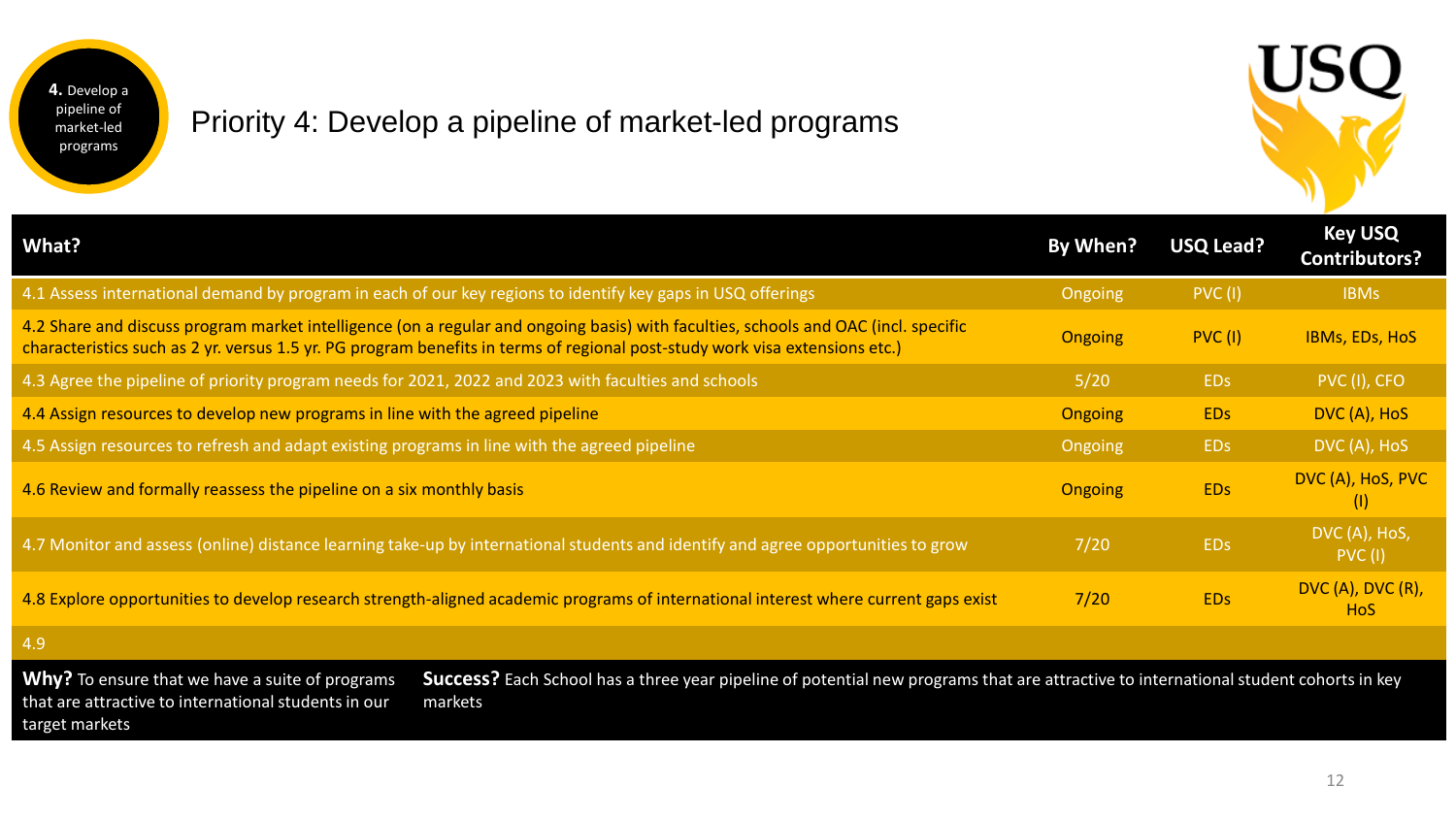

## Priority 5: Explore TNE partnership opportunities & business cases



| What?                                                                                                                                                             | By When?       | USQ Lead? | <b>Key USQ</b><br><b>Contributors?</b> |
|-------------------------------------------------------------------------------------------------------------------------------------------------------------------|----------------|-----------|----------------------------------------|
| 5.1 Evaluate domestic TNE RFT responses and develop supporting business cases to assess merit on a risk/return basis                                              | 12/19          | DVC(A)    | <b>VC's Exec</b>                       |
| 5.2 Closely monitor all aspects of USQ Sydney performance in accordance with TEQSA and associated regulatory and compliance<br><b>requirements</b>                | <b>Ongoing</b> | DVC(A)    | EDs, DVC (ES)                          |
| 5.3 Analyse USQ Sydney recruitment markets to assess and validate any potential dilution of USQ Direct recruitment efforts and/or in-<br>country market confusion | Ongoing        | PVC(1)    | <b>CFO</b>                             |
| 5.4 Explore and investigate international profile-building partnerships of commercial and reputational merit <sup>*</sup>                                         | <b>Ongoing</b> | PVC(1)    | DVC (A), EDs, VC                       |
| 5.5 Establish rigorous TNE partnership management protocols, policies and procedures to ensure quality outcomes and to minimise<br>risks                          | 7/20           | DVC(A)    | AD (P), PVC (I) EDs<br>& HoS           |
| 5.6                                                                                                                                                               |                |           |                                        |
| 5.7                                                                                                                                                               |                |           |                                        |
| 5.8                                                                                                                                                               |                |           |                                        |
| 5.9                                                                                                                                                               |                |           |                                        |
| Cunnana) The sole function and place of democite and international third post. TNF postpare is classed what defined with decisions founded                        |                |           |                                        |

**Why?** To ensure domestic and international TNE partnerships have solid business cases, and effective governance and risk management

**Success?** The role, function and place of domestic and international third party TNE partners is clearly defined with decisions founded upon solid business cases. Third party providers offer a student experience we are proud to promote through the USQ brand. Risk is managed through rigorous partnership management protocols, policies, procedures and ongoing partner engagement and communications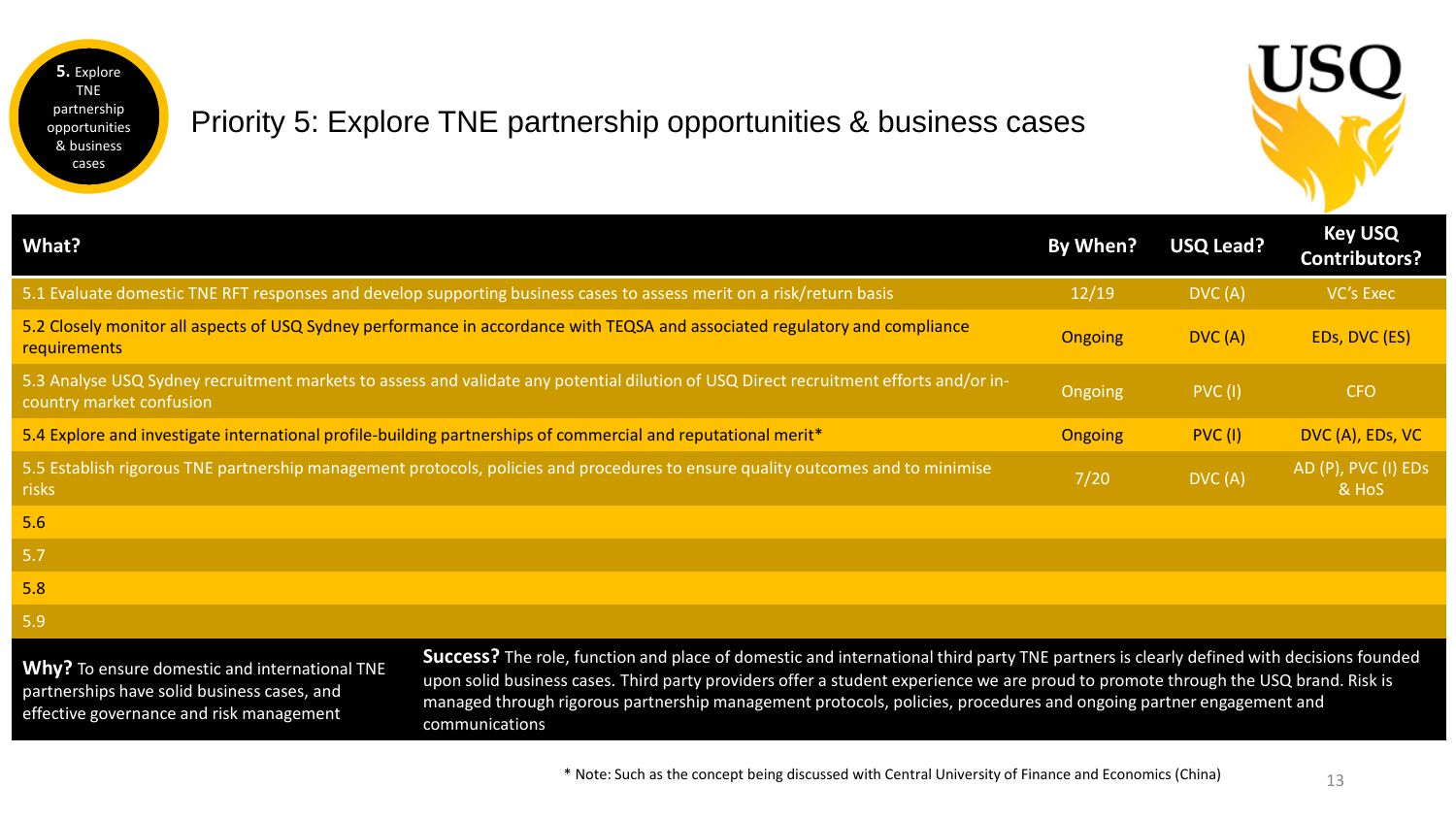

## Priority 6: Thoroughly assess the end-to-end Int'l student experience



| What?                                                                                                                                                                                                                                                                                                                                 |                                                                                                                             | By When? | <b>USQ Lead?</b> | <b>Key USQ</b><br><b>Contributors?</b>          |
|---------------------------------------------------------------------------------------------------------------------------------------------------------------------------------------------------------------------------------------------------------------------------------------------------------------------------------------|-----------------------------------------------------------------------------------------------------------------------------|----------|------------------|-------------------------------------------------|
| 6.1 Review and assess the application to enrolment conversion process                                                                                                                                                                                                                                                                 |                                                                                                                             | 7/20     | PVC(1)           | AD (Ops), DVC (ES),<br>DVC (A), EDs             |
|                                                                                                                                                                                                                                                                                                                                       | 6.2 Review and assess the international student arrival, welcome, orientation and accommodation processes and support needs | 7/20     | PVC(S)           | <b>DVC (A), PVC (I),</b><br>DVC (ES), PVC (Eng) |
| 6.3 Review and assess the international student support needs and process in (esp.) their first six months                                                                                                                                                                                                                            |                                                                                                                             | 7/20     | PVC(S)           | DVC (A), PVC (Ed)                               |
| 6.4 Review and assess English Language and Academic support program experiences and needs                                                                                                                                                                                                                                             |                                                                                                                             | 7/20     | PVC (Ed)         | AD (Ops), PVC (I)                               |
|                                                                                                                                                                                                                                                                                                                                       | 6.5 Review and assess the social inclusion student experience and needs (both on campus, and in the broader community)      | 7/20     | PVC (S)          | DVC (A), PVC (Eng),<br>DVC (ES)                 |
| 6.6 Review and assess the subject choice experience in the context of international student online study restrictions                                                                                                                                                                                                                 |                                                                                                                             | 7/20     | DVC(A)           | EDs, HoS                                        |
| 6.7 Review and assess international student retention and progression (incl. OAC to UG and UG to PG)                                                                                                                                                                                                                                  |                                                                                                                             | 12/20    | DVC(A)           | PVC (Ed), EDs, HoS                              |
| 6.8 Review and assess the offer and take-up of Work Integrated Learning and associated work experience opportunities by<br>international students                                                                                                                                                                                     |                                                                                                                             | 12/20    | DVC(A)           | PVC (Eng), EDs, HoS                             |
| 6.9                                                                                                                                                                                                                                                                                                                                   |                                                                                                                             |          |                  |                                                 |
| Why? To ensure the overall experience of<br>Success? Every aspect of the USQ international student lifecycle is considered by them to exceed Australian and overseas averages (as<br>measured by i-graduate). Their propensity to recommend exceeds Australian and overseas averages.<br>international students is the best it can be |                                                                                                                             |          |                  |                                                 |

14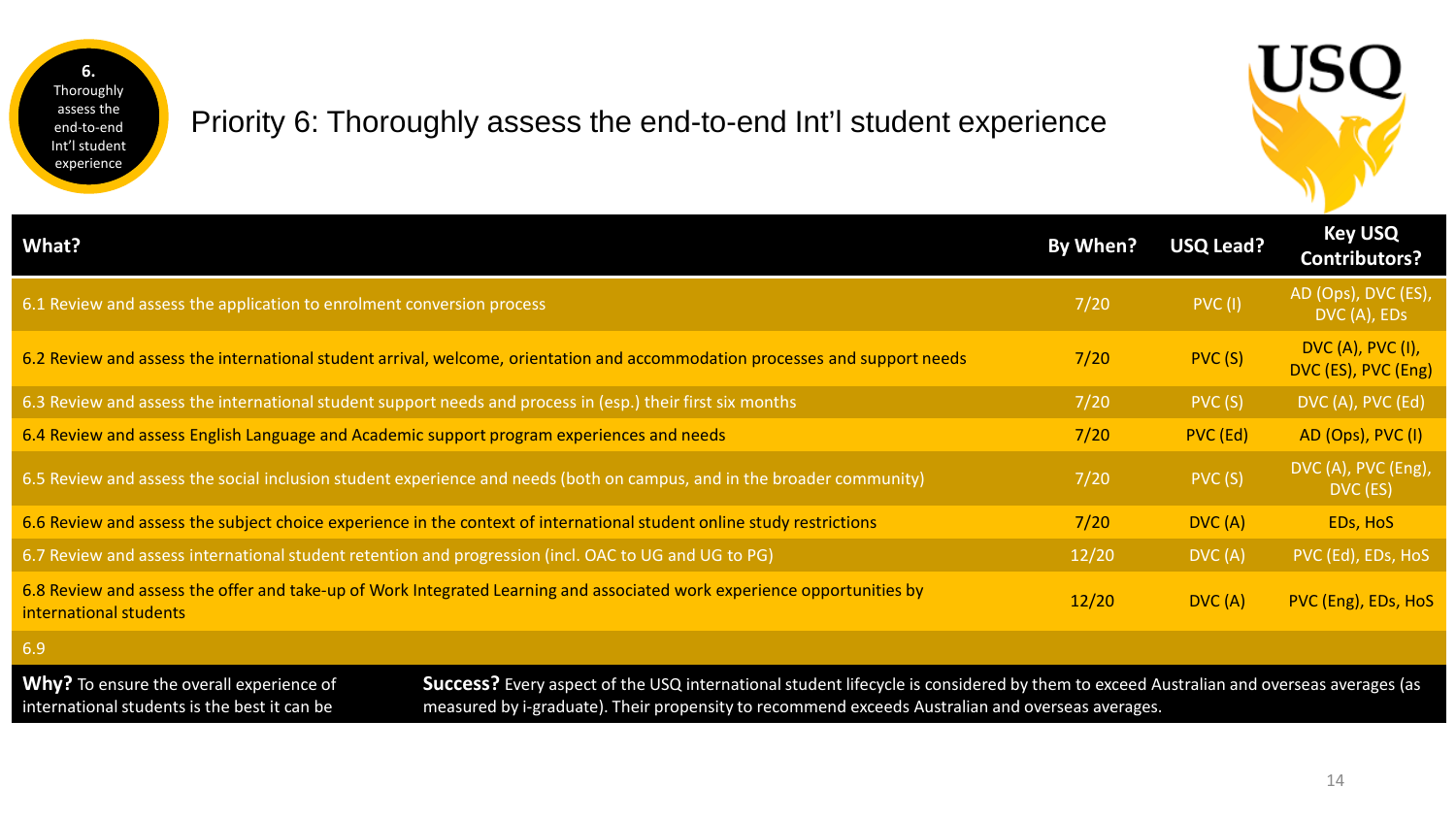**7.** Identify and assess key int'l research and research training partners

#### Priority 7: Identify and assess key international research and research training partners



| <b>What?</b>                                                                                                                                                                                                                                                                         | By When?       | <b>USQ Lead?</b> | <b>Key USQ</b><br><b>Contributors?</b> |
|--------------------------------------------------------------------------------------------------------------------------------------------------------------------------------------------------------------------------------------------------------------------------------------|----------------|------------------|----------------------------------------|
| 7.1 Thoroughly assess and understand the current baseline of international research collaborations, networks and related connections                                                                                                                                                 | 7/20           | DVC (R&I)        | PVC (I), EDs, IDs                      |
| 7.2 Map existing global collaborations to USQ key areas of research strength and leverage the Research Giants & Eminent Visiting<br>Scholar Scheme to bring world-class researchers to USQ to promote international collaboration                                                    | 7/20           | DVC (R&I)        | PVC (I), IDs                           |
| 7.3 Identify those institutions, with existing collaborating relationships, with global rankings (say) in the top 300                                                                                                                                                                | 4/20           | DVC (R&I)        | PVC (I), IDs                           |
| 7.4 Develop and prioritise a pipeline of potential international partners with which we should target for research training partnerships                                                                                                                                             | 4/20           | DVC (R&I)        | PVC (I), IDs                           |
| 7.5 Agree engagement protocols, assign responsibilities, and explore initial (say) 5 key opportunities, with a view to MOUs as a<br>minimum                                                                                                                                          | 12/20          | DVC (R&I)        | PVC (I), IDs                           |
| 7.6 Execute implementation plans in line with mutual interest and opportunity (including the development of dual degrees and<br>cotutelles)                                                                                                                                          | 7/21           | DVC (R&I)        | PVC (I), IDs                           |
| 7.7 Review and assess the engagement process and keys learnings annually, including all aspect of the partnership management<br>process                                                                                                                                              | <b>Ongoing</b> | DVC (R&I)        | PVC (I), IDs                           |
| 7.8 Explore the potential expansion of the John Deere partnership for further research training purposes (and student exchange)                                                                                                                                                      | 12/20          | DVC (R&I)        | PVC (I), IDs                           |
| 7.9 Explore opportunities to expand and broaden existing collaborative relationships, where a number of USQ research strengths are<br>connected institutionally                                                                                                                      | <b>Ongoing</b> | DVC (R&I)        | PVC (I), IDs                           |
| <b>Why?</b> To maximise existing research networks<br><b>Success?</b> We build longterm institutional partnerships around existing individual research connections and collaborations at reputable<br>and raise and broaden our international profile<br>international institutions. |                |                  |                                        |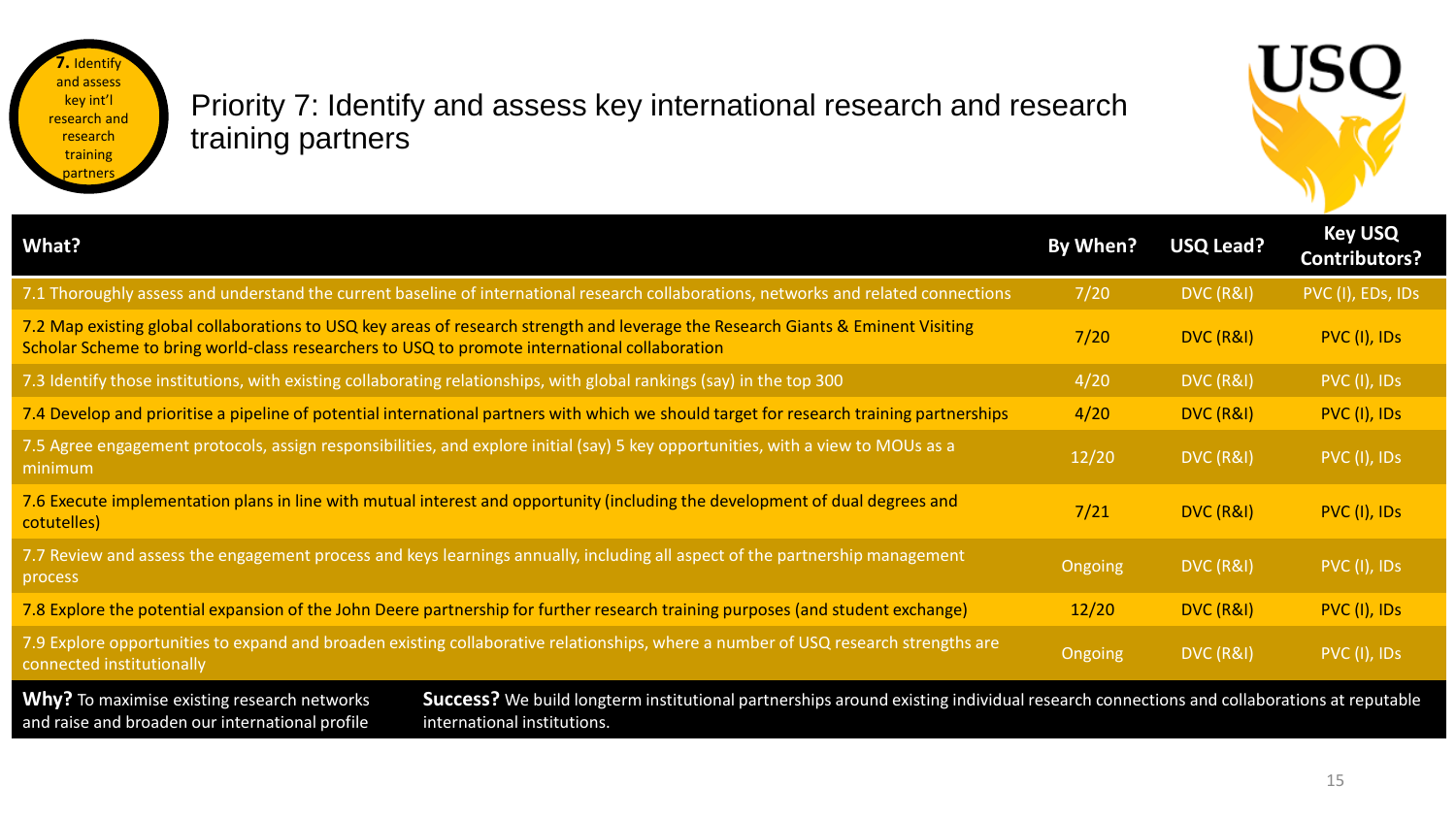**8.** Maximise key int'l industry, government & funding agency portunit

#### Priority 8: Maximise key international industry, government & funding agency opportunities



| What?                                                                                                                       |                                                                                                                                                 | By When?       | <b>USQ Lead?</b> | <b>Key USQ</b><br><b>Contributors?</b> |
|-----------------------------------------------------------------------------------------------------------------------------|-------------------------------------------------------------------------------------------------------------------------------------------------|----------------|------------------|----------------------------------------|
| 8.1 Pursue joint funding agreements with top international funding agencies*                                                |                                                                                                                                                 | Ongoing        | DVC (R&I)        | PVC (I), IDs                           |
|                                                                                                                             | 8.2 Explore international industry funding opportunities around research training in our key areas of research strength                         | <b>Ongoing</b> | DVC (R&I)        | PVC (I), IDs                           |
| 8.3 Explore past international student sponsorship relationships and investigate emerging opportunities in target countries |                                                                                                                                                 | 12/20          | PVC(1)           | DVC (A), EDs, HoS                      |
|                                                                                                                             | 8.4 Investigate opportunities for multi-lateral, multi-discipline HDR funding models in (esp.) Europe and China                                 | 12/20          | DVC (R&I)        | PVC (I), IDs                           |
| 8.5                                                                                                                         |                                                                                                                                                 |                |                  |                                        |
| 8.6                                                                                                                         |                                                                                                                                                 |                |                  |                                        |
| 8.7                                                                                                                         |                                                                                                                                                 |                |                  |                                        |
| 8.8                                                                                                                         |                                                                                                                                                 |                |                  |                                        |
| 8.9                                                                                                                         |                                                                                                                                                 |                |                  |                                        |
| Why? To ensure the experience of international<br>students is                                                               | Success? Each School has a three year pipeline of potential new programs that are attractive to international students cohort in key<br>markets |                |                  |                                        |

**\* Potential funding agencies could include (but not be limited to):** China Scholarship Council; National Sciences Foundation (US); VIED (Vietnam); Science without Borders (Brazil); CONICYT (Chile); CONACYT (Mexico); National Research and Innovation Agency of Uruguay; The Bolashak Scholarship with the Republic of Kazakhstan; German Academic Exchange Service (DAAD); EU Horizon 2020 Erasmus Mundus Program; Russian Government Scholarship Program; ANII Uruguay; Peru Government Scholarship; Chilean Bicentennial Fund Scholarship; Colsciences Columbia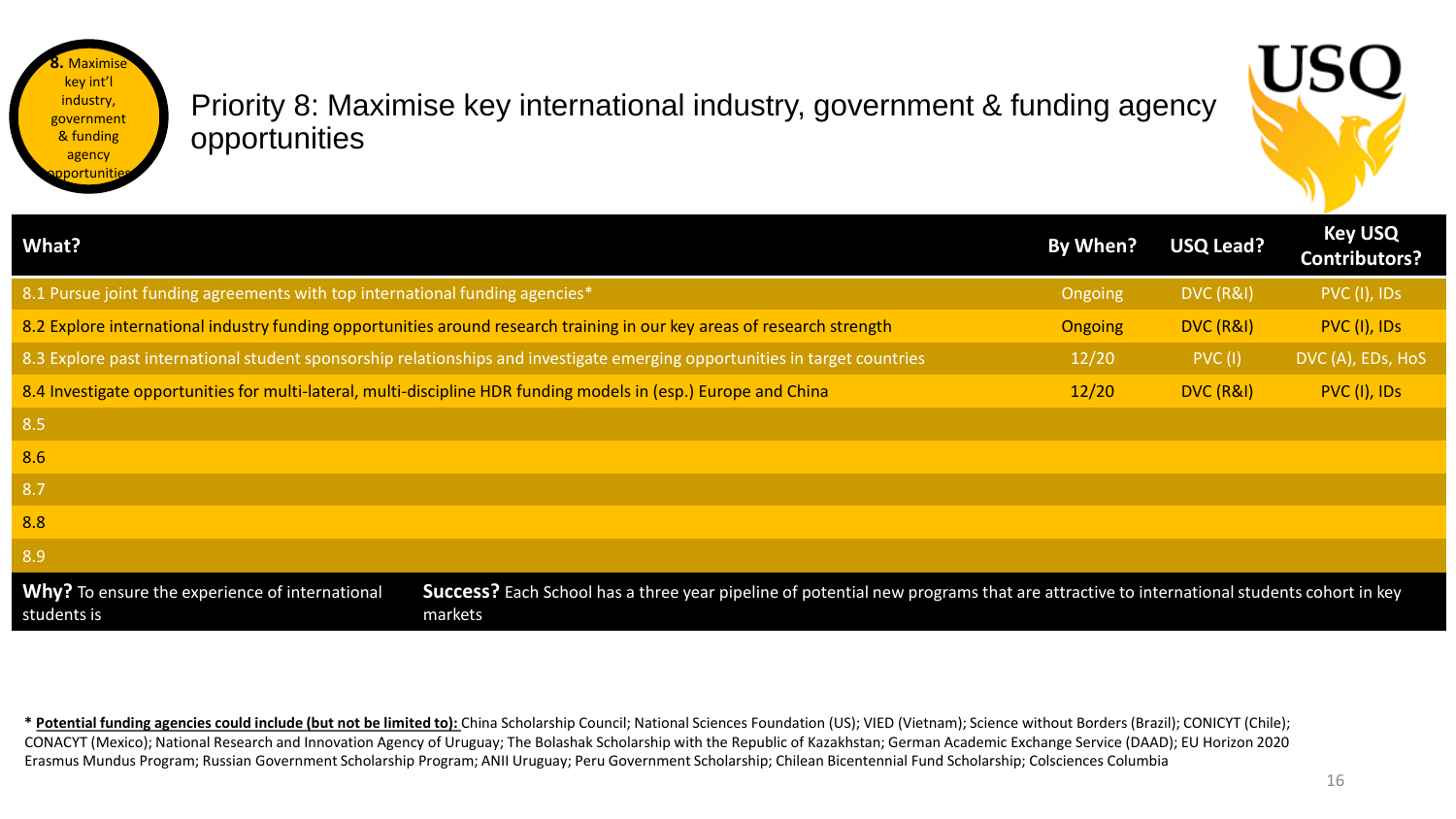

**9.** Expand student and staff mobility

# Priority 9: Expand student and staff mobility

| <b>What?</b>                                                                                                                                                                                                                                                                                                                                                                                                                                   |                                                                                                                                                                                                                                                                             | By When?       | <b>USQ Lead?</b> | <b>Key USQ</b><br><b>Contributors?</b>          |
|------------------------------------------------------------------------------------------------------------------------------------------------------------------------------------------------------------------------------------------------------------------------------------------------------------------------------------------------------------------------------------------------------------------------------------------------|-----------------------------------------------------------------------------------------------------------------------------------------------------------------------------------------------------------------------------------------------------------------------------|----------------|------------------|-------------------------------------------------|
| programs - securing video testimonials of both participating students and academic leads                                                                                                                                                                                                                                                                                                                                                       | 9.1 Build on the recent momentum and success around faculty-led (and New Colombo Plan funding for) short-term study abroad                                                                                                                                                  | 12/20          | <b>PVC (I)</b>   | DVC (A), EDs, HoS,<br>PVC (Ed), DVC (ES)        |
|                                                                                                                                                                                                                                                                                                                                                                                                                                                | 9.2 Work with faculties and schools to address the key curriculum related challenges, limiting outbound student exchange and study<br>abroad take-up (such as limited electives, accreditation requirements, double degrees, 1-year NCP Scholarships etc.)                  | 12/20          | DVC(A)           | EDs, HoS, PVC (I)                               |
|                                                                                                                                                                                                                                                                                                                                                                                                                                                | 9.3 Map inbound and outbound student exchanges over (say) the past 5 years to identify key institutional relationships that could be<br>further developed for student and staff mobility purposes and/or expanded for research collaboration and research training purposes | 12/20          | PVC(1)           | EDs, HoS, DVC (R&I)                             |
| media and websites                                                                                                                                                                                                                                                                                                                                                                                                                             | 9.4 Secure video testimonials of returning outbound students and current inbound exchange students and promote on USQ social                                                                                                                                                | 12/20          | PVC(1)           | PVC (Eng), PVC (SS)                             |
|                                                                                                                                                                                                                                                                                                                                                                                                                                                | 9.5 Initiate student exchange agreements with existing key international research partners (and those being strategically targeted)                                                                                                                                         | <b>Ongoing</b> | PVC(1)           | DVC (R&I), EDs, HoS                             |
| 9.6 Map the circumstances of all outbound exchange and study abroad students over the past five years by faculty, school, program,<br>and mode of delivery and campus to better understand drivers and enablers, and share and explore this with faculties and schools                                                                                                                                                                         |                                                                                                                                                                                                                                                                             | 12/20          | PVC(1)           | <b>USQI Mgt. Team</b>                           |
| back-up resources are trained in all facets of the function                                                                                                                                                                                                                                                                                                                                                                                    | 9.7 Ensure USQI staff mobility systems and processes are suitably maintained (and wherever possible moved to core systems), and                                                                                                                                             | 7/20           | <b>PVC (I)</b>   | <b>USQI Mgt. Team</b>                           |
| 9.8 Map staff exchange and mobility occurrences over (say) the past five years, including visiting academics to USQ, to assess and<br>inspire more opportunities for staff mobility                                                                                                                                                                                                                                                            |                                                                                                                                                                                                                                                                             | 12/20          | DVC(A)           | <b>DVC (R&amp;I), PVC (I),</b><br>EDs, HoS, IDs |
|                                                                                                                                                                                                                                                                                                                                                                                                                                                | 9.9 Harness study abroad and student exchange relationships as a potential vehicle for future staff exchange opportunities                                                                                                                                                  | 12/20          | PVC(1)           | EDs, HoS, DVC (A)                               |
| Why? To help foster a greater international<br>Success? Many more USQ domestic students seize opportunities to study abroad. The USQ international exchange network expands,<br>creating more exchange opportunities and bringing more international students to USQ. USQ staff mobility grows in line with enhanced<br>outlook and generate greater awareness of USQ,<br>and aligned international research partnerships.<br>internationally. |                                                                                                                                                                                                                                                                             |                |                  |                                                 |